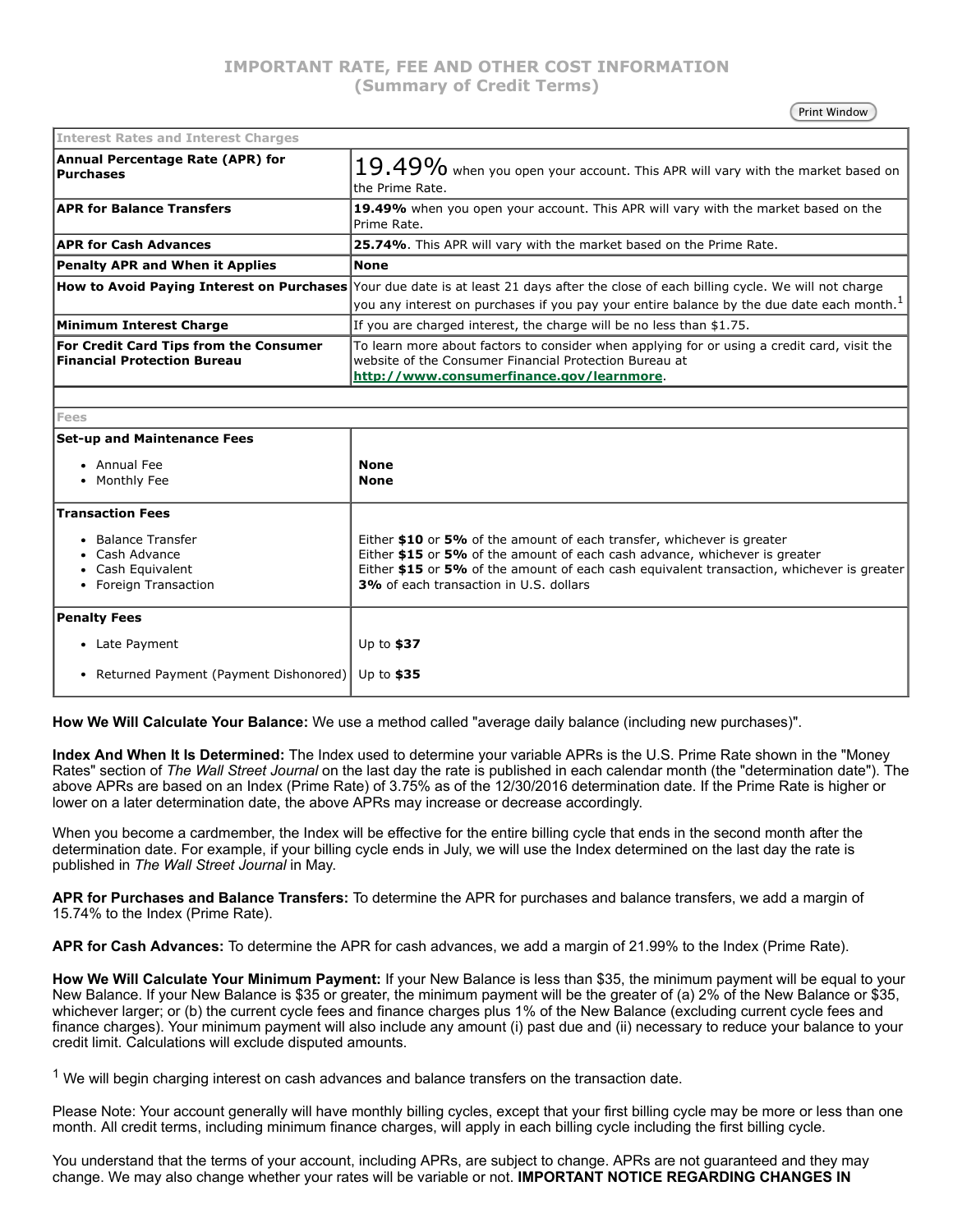#### TERMS. We reserve the right to unilaterally change the rates, fees, costs, and other terms at any time for any reason. All **changes in terms will be subject to the requirements of applicable law.**

Payments on your account may be applied in the order we select, subject to applicable law. Generally, this means that if you make a payment in excess of the required minimum payment, we will apply the excess amount first to your balances with the highest Annual Percentage Rate. Any remaining portion of that excess amount will be applied to your other balances in descending order based on their applicable Annual Percentage Rates.

**BALANCE TRANSFERS**: You authorize us to make one or more of the balance transfers that you have requested. All balance transfer requests are subject to our approval; we are not liable if we do not make a requested balance transfer. We reserve the right to make balance transfers in the order we select and to limit the amount of the balance transfers that we make (this amount may be less than your total credit limit). If you request an amount that we do not approve, we may process a partial transfer for less than you requested or we may decline the entire request. In addition, transfer requests that are incomplete, illegible or requested to cash, to yourself or to another account with us or one of our affiliates need not be processed. You should not transfer any amount that is in dispute in order to preserve your dispute rights. You should continue to monitor the other accounts that you request to transfer balances from and you should continue to pay the minimum payments due on those accounts until you receive statements from those creditors showing that the balances due them have been paid in full. This may not happen until after the balance transfer appears on your billing statement from us. You are liable for any late payments, finance charges or disputed amounts on your other accounts. If you want your other accounts closed following a balance transfer, you are responsible for doing so. Balance transfers are subject to applicable fees and finance charges and do not have the benefit of a grace period.

**FOREIGN TRANSACTION FEE:** A foreign transaction fee of 3% (identified in the table) will be added to the amount of each foreign transaction, 1% of which will be retained by American Express.

**CREDIT REPORTS:** By applying for this account you agree that First Bankcard® (a division of First National Bank of Omaha) may obtain credit reports for purposes of processing your application and for later purposes related to your account such as reviewing, updating and renewing it, increasing the credit line and collecting. If you request, you will be informed of whether or not a credit report was requested and of the name and address of the consumer reporting agency that furnished the report. You also authorize First Bankcard<sup>®</sup> (a division of First National Bank of Omaha) to verify your employment, income and other relevant information.

**NOTICE TO CARDMEMBERS AND AUTHORIZED USERS:** We may report information about your account to credit bureaus. Late payments, missed payments, or other defaults on your account may be reflected in your credit report.

**IMPORTANT INFORMATION ABOUT PROCEDURES FOR OPENING A NEW ACCOUNT:** To help the government fight the funding of terrorism and money laundering activities, the USA PATRIOT Act requires all financial institutions to obtain, verify, and record information that identifies each person (including business entities) who opens an account.

What this means for you: When you open an account, we will ask for your name, physical address, date of birth, and other information that will allow us to identify you. We may also ask for other identifying documents. We will let you know if additional information is required.

Married applicants may apply for separate Accounts in their own names.

**OHIO RESIDENTS:** The Ohio laws against discrimination require that all creditors make credit equally available to all creditworthy customers and that credit reporting agencies maintain separate credit histories on each individual upon request. The Ohio Civil Rights Commission administers compliance with this law.

**NOTICE TO MARRIED WISCONSIN APPLICANTS:** No provision of any marital property agreement, unilateral statement or court decree adversely affects our interests and/or rights unless, prior to the time the credit is granted or an openend credit plan is entered into, we are furnished with a copy of the agreement, statement, or decree, or have actual knowledge of the adverse provision. Married Wisconsin residents applying for credit separately must furnish name and address of their spouse to First **Bankcard® (a division of First National Bank of Omaha) at P.O. Box 3696, Omaha, NE 681729936.**

**CALIFORNIA RESIDENTS:** The applicant, if married, may apply for a separate account. After credit approval, each applicant shall have the right to use this account to the extent of any credit limit set by the creditor and each applicant may be liable for all amounts of credit extended under this account to each joint applicant.

**NEW YORK RESIDENTS** may contact the New York State Department of Financial Services to obtain a comparative listing of credit card rates, fees and grace periods. New York State Department of Financial Services: 1-877-226-5697.

**ARBITRATION NOTICE:** You understand that any Cardmember Agreement you receive will contain an arbitration provision that may substantially limit your rights in the event of a dispute, including your right to litigate in court or have a jury trial, discovery and appeal rights, and the right to participate in court or in arbitration as a representative or member of a class action. Please review the Cardmember Agreement and its arbitration provision carefully before you use or allow someone else to use an account.

This card is issued by First Bankcard<sup>®</sup>, a division of First National Bank of Omaha, pursuant to a license from American Express. American Express is a federally registered service mark of American Express.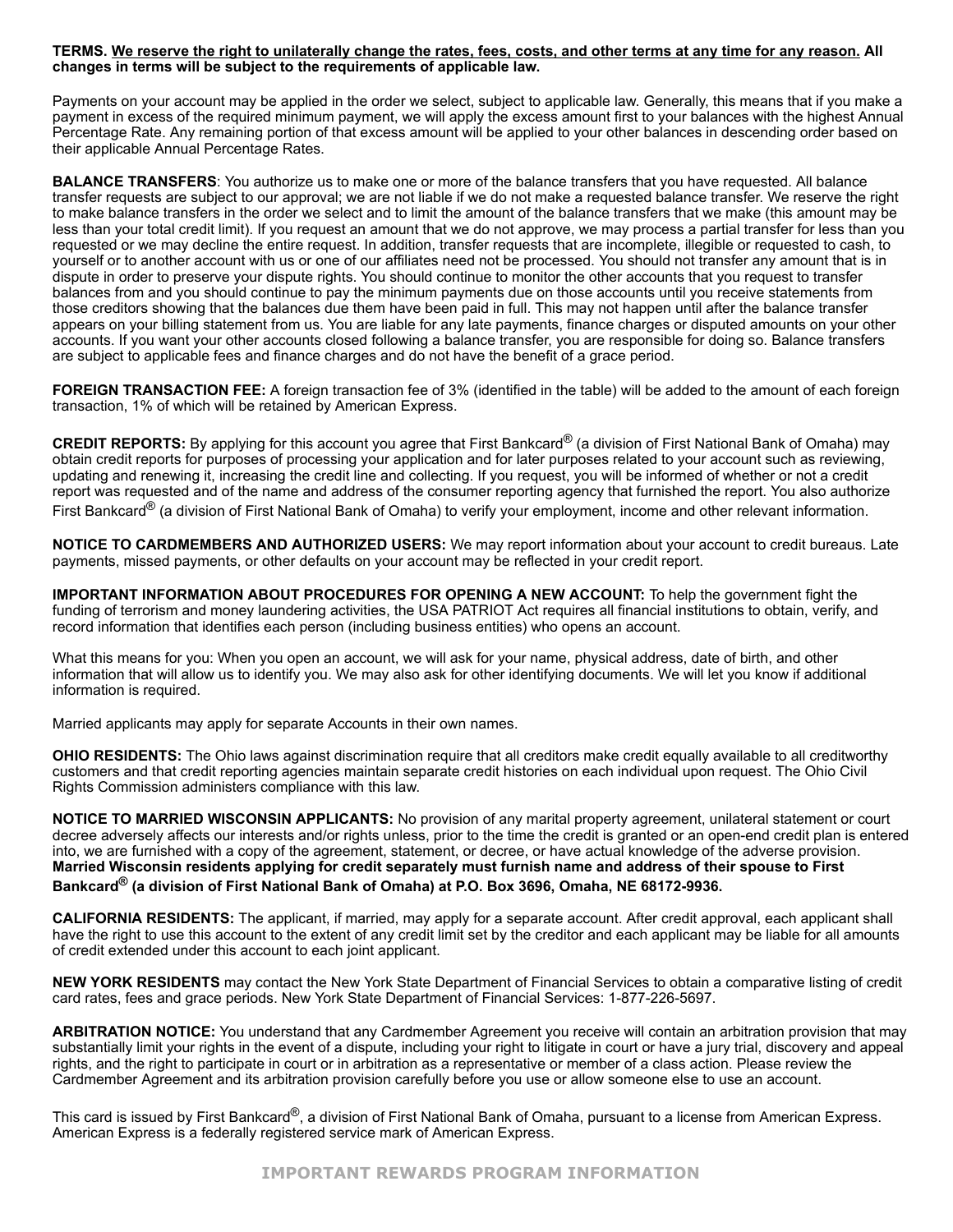# **CASHBACK REWARDS PROGRAM TERMS AND CONDITIONS SUMMARY**

Please read this Terms and Conditions Summary for important information about the Cashback Rewards Program (the "Program"). First Bankcard®, a division of First National Bank of Omaha, is referred to below as "we," "us," "our" and "First Bankcard." First Bankcard is the issuer of the credit card account(s) ("Account") and the sponsor of the Program.

### Complete Program Terms and Conditions (including additional limitations and restrictions) will be provided to you if you **become an approved Cardmember.**

| <b>EARN</b><br><b>POINTS</b>                                    | <b>Earn 1.5 points</b> (equal to 1.5% in cash back) for each \$1.00 of Net Purchases posted to the Account.                                                                                                                                                                                                                                                                                                                                                                                                                                                              |
|-----------------------------------------------------------------|--------------------------------------------------------------------------------------------------------------------------------------------------------------------------------------------------------------------------------------------------------------------------------------------------------------------------------------------------------------------------------------------------------------------------------------------------------------------------------------------------------------------------------------------------------------------------|
| <b>BONUS</b><br><b>EARNINGS</b>                                 | In addition to the above, you will earn a \$50 statement credit after the first \$500 in Net Purchases are posted to the<br>Account within the first 3 complete, consecutive Billing Cycles after the Account is opened and while the Account is enrolled<br>in the Program. Please allow 6-8 weeks after you qualify for this statement credit for the statement credit to be applied to<br>your credit card account. "Billing Cycle" is the interval between the days or dates of your regular periodic statements<br>whether or not you receive a periodic statement. |
| <b>ANNUAL</b><br><b>REWARDS</b><br><b>PROGRAM</b><br><b>FEE</b> | There is no Annual Rewards Program Fee; however, please review the "Fees" Section in this Summary of Credit Terms for<br>information on possible annual or monthly Set-up and Maintenance fees associated with the Account.                                                                                                                                                                                                                                                                                                                                              |
| <b>LIMIT ON</b><br><b>POINTS</b><br><b>EARNED</b>               | There is no limit on the number of points that can be earned, but if we offer bonus points, we may limit the number of<br>bonus points awarded for certain purchases and/or promotions.                                                                                                                                                                                                                                                                                                                                                                                  |
| <b>POINT</b><br><b>EXPIRATION</b>                               | Points do not expire.                                                                                                                                                                                                                                                                                                                                                                                                                                                                                                                                                    |
| <b>POINT</b><br><b>FORFEITURE</b>                               | If the Account is closed for any reason, enrollment in the Program will be terminated and any accumulated points that have<br>not already been automatically redeemed will be forfeited.                                                                                                                                                                                                                                                                                                                                                                                 |
| <b>AUTOMATIC</b><br><b>POINT</b>                                | If the Account is open, points are redeemed automatically. A \$25 statement credit will be applied to the Account each time<br>2,500 points are earned. If a credit card is reported lost or stolen, automatic point redemption will be temporarily<br><b>REDEMPTION</b> suspended until a new card is issued.                                                                                                                                                                                                                                                           |
| <b>AUTOMATIC</b><br><b>STATEMENT</b><br><b>CREDITS</b>          | Cash back in the form of a statement credit is applied as an additional payment on the Account. The regular monthly<br>minimum payments shown on the billing statements must still be made. Statement credits will post to the Account<br>within 5 business days, but may not appear on the billing statement for 1 to 2 billing cycles after each automatic<br>redemption.                                                                                                                                                                                              |

**NET PURCHASES:** "Net Purchases" are authorized, new purchases posted to the Account on or after your enrollment in the Program, excluding refunds, credits (for returned merchandise or otherwise), and disputed billing items. Net Purchases do not include: (a) annual fees, finance charges and other fees or charges posted by us to the Account; (b) cash advances (including but not limited to cash received over the amount of Net Purchases charged to the Account, purchases of money orders or other cash equivalents) or special check transactions; (c) balance transfers; (d) charges for other products, services, or benefits that we provide (such as credit insurance premiums); or (e) other transactions that we determine not to be eligible.

We reserve the right to determine, in our sole discretion, whether any transaction qualifies as a Net Purchase, and our determinations shall be final.

**POINTS:** Point awards are not earned until they show on the Account statement. We reserve the right to retroactively correct errors made in point awards. Points may be deducted for awards based on purchases that are subsequently subject to a refund, credit or dispute. Points will not be earned if the Account cannot be used for new purchases or participation in the Program has been suspended.

At our sole discretion, we may award additional bonus points in connection with certain purchases and/or promotions. Additional details and additional Terms and Conditions will be provided with such offers and are in addition to the Program Terms and Conditions unless otherwise specified therein. We reserve the right to determine which Net Purchases are eligible for bonus points.

We may change or terminate the Program in our discretion at any time with or without prior notice except where required by law.

This card is issued by First Bankcard®, a division of First National Bank of Omaha pursuant to a license from American Express. American Express is a federally registered service mark of American Express.

#### **Consent to Receive Disclosures Electronically**

By submitting this application, you have demonstrated your ability to access the information on these web pages and have consented to receiving consumer credit disclosures related to this application electronically. Your consent applies only to the related disclosures and does not apply to subsequent disclosures, such as changes in terms or periodic statements. You understand that you have the right, at no additional charge, to withdraw your consent, and/or request a paper copy of the consumer credit disclosures, within thirty days of submitting your application by writing to First Bankcard® (a division of First National Bank of Omaha), P.O. Box 3696, Omaha, NE 68172-9936. If you applied, please include a description of the product applied for. If you have already opened your account, please include your account number. Your application will be processed based on your initial consent, and the withdrawal of your consent will not affect the processing of your application.